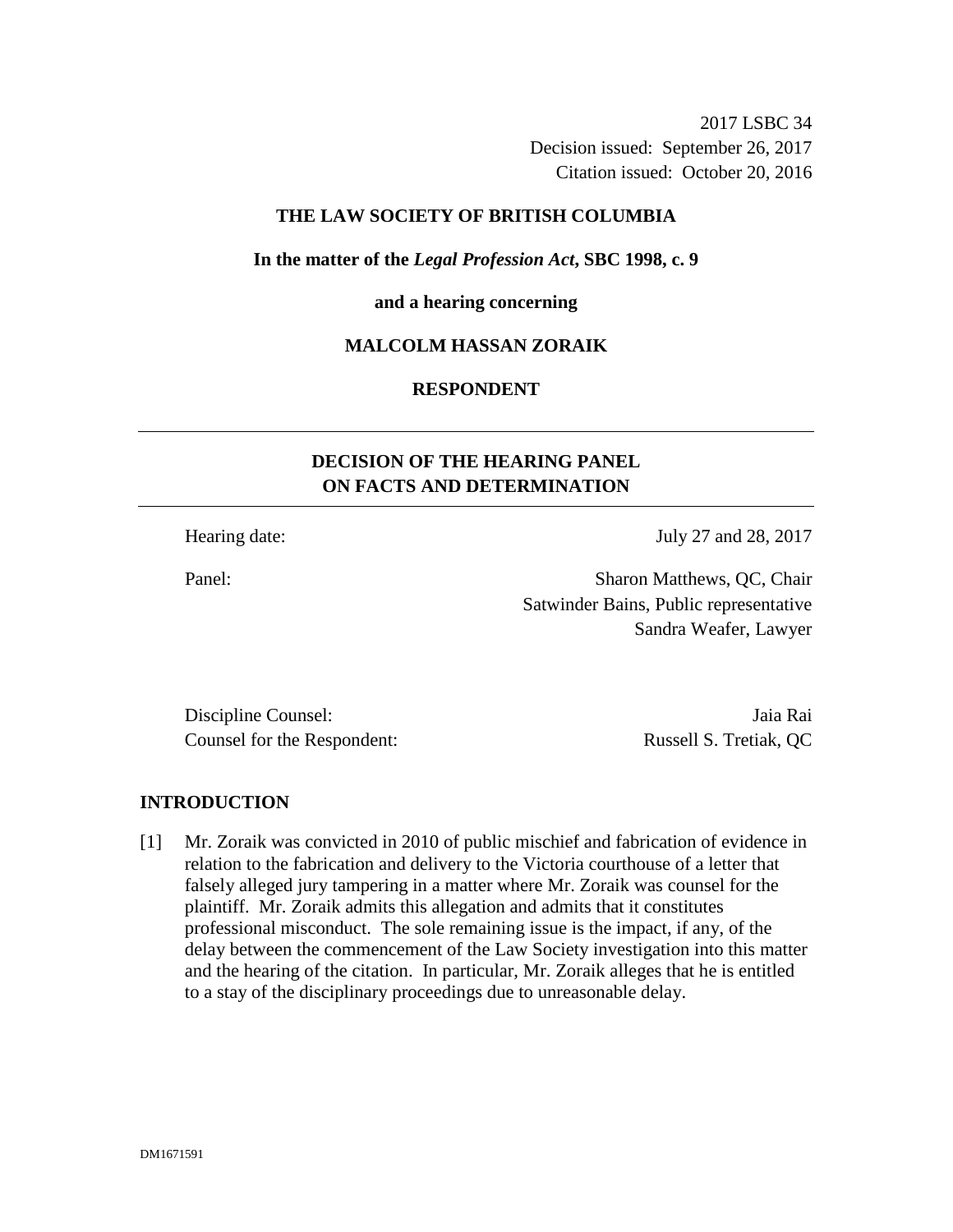### **BACKGROUND TO CRIMINAL CONVICTIONS**

- [2] In April 2009 Mr. Zoraik acted for the plaintiff in a personal injury lawsuit. This was a jury trial where liability was contested. On April 28, 2009 the jury returned a verdict for the defence, after about 20 minutes of deliberation. That same day Mr. Zoraik, on behalf of the plaintiff, applied to set aside the verdict due to the brevity of the deliberations. That application was adjourned to May 13, 2009 and later to July 30, 2009.
- [3] On May 6, 2009 an envelope was placed on a counter in the Sheriff's office at the Victoria courthouse. The envelope contained a letter purportedly written by the husband of a juror who claimed that his wife, the juror, had been offered money for her vote. The allegations in the letter were false. Mr. Zoraik was the author of the letter and placed the letter in the Sherriff's office.
- [4] Mr. Zoraik was interviewed by Victoria police on June 18 with respect to the letter. He feigned any knowledge of the letter. He then sought to obtain the Victoria police file with respect to the matter, ostensibly for use in his application to set aside the jury finding. In the Agreed Statement of Facts filed in this matter, Mr. Zoraik agrees that he knew that the letter was likely to become evidence in the application to set aside the jury finding, and he agrees that he sought to have the court rely on the letter.
- [5] Mr. Zoraik was charged on July 20, 2009 with public mischief, obstruction of justice and fabrication of evidence. He was found guilty on all counts on June 14, 2010, and on November 2, 2010 he was sentenced to a conditional sentence order of 18 months. (A judicial stay was entered on the obstruction of justice charge applying *R. v. Kienapple*, [1975] 1 SCR 729). An appeal to the BC Court of Appeal was dismissed on June 26, 2012.
- [6] Mr. Zoraik admits that the findings of the BC Court of Appeal are conclusive proof of the findings made by the court. The Court of Appeal found that the convictions were "firmly grounded in compelling evidence which, when accepted by the judge, formed a solid evidentiary basis for the convictions." (*R. v. Zoraik*, 2012 BCCA 283 at para. 38)

# **BACKGROUND TO DISCIPLINARY PROCEEDINGS**

- [7] In order to assess the argument with respect to delay, it is necessary to go through the history of this matter in some detail.
- [8] The Law Society's involvement in this matter commenced on July 20, 2009 when it was informed that Mr. Zoraik had been indicted on criminal charges. On June 16, two days after the conviction, Mr. Zoraik signed an undertaking not to practise law. After the BC Court of Appeal decision, Mr. Zoraik was told that the matter would be referred to the Discipline Committee at the September, 2012 meeting. Mr. Zoraik sought a brief extension of time in order to make submissions. He made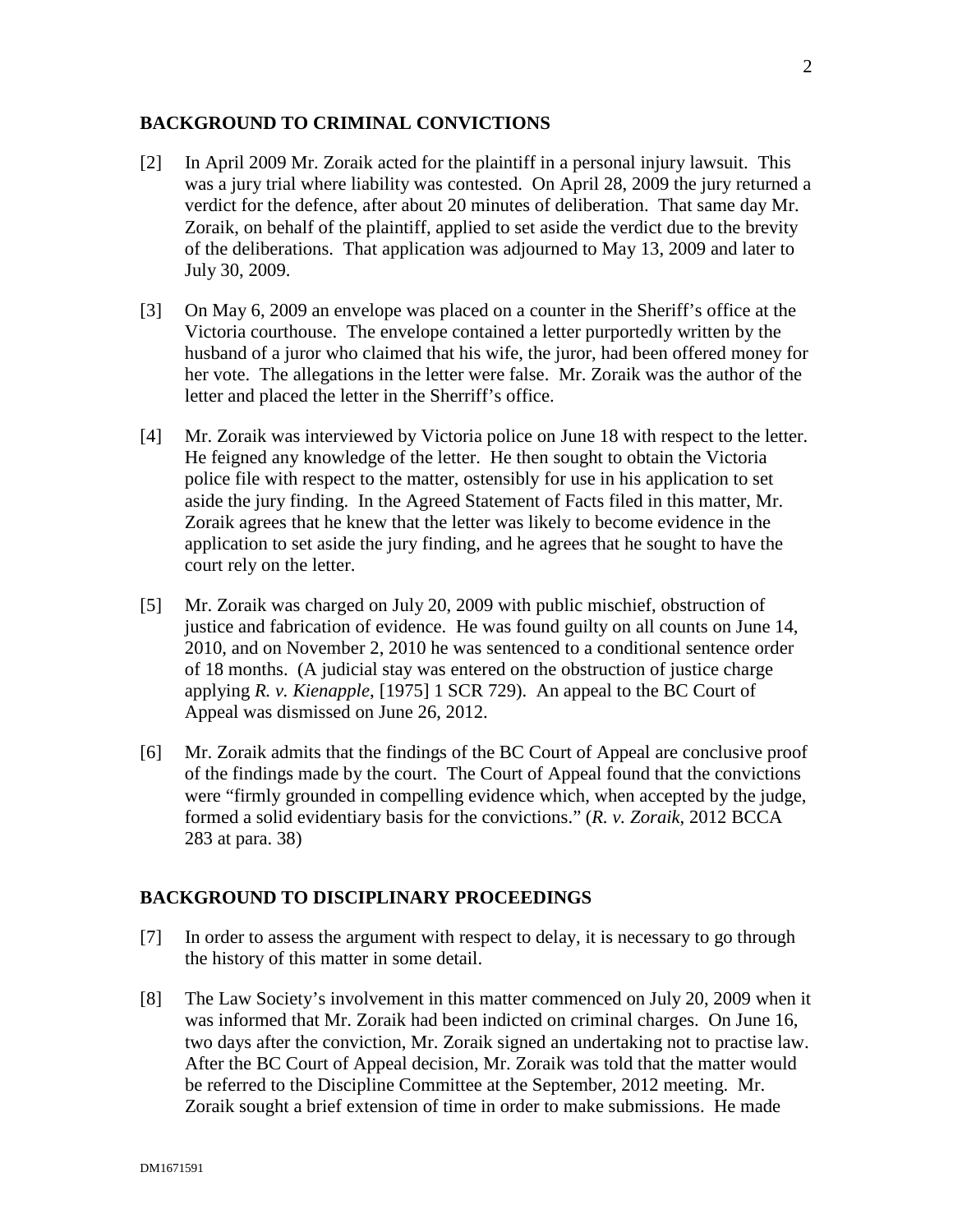submissions on October 5, 2012, and on October 18, 2012 the Discipline Committee considered the matter and decided to refer the matter to the Benchers pursuant to Rule 4-40.

- [9] Rule 4-40, as it then was, (now Rule 4-52), is a very seldom-used provision of the Law Society Rules, which allowed for a summary process for suspension or disbarment of a lawyer if the lawyer was convicted of an indictable offence. In Mr. Zoraik's case, submissions were exchanged and an oral hearing in front of nine benchers was held on January 25, 2013.
- [10] At the hearing before the Benchers, counsel for Mr. Zoraik noted the unusual nature of the process. He argued that reliance on Rule 4-40, insofar as it permitted only either disbarment or suspension, was contrary to principles of fundamental justice as enshrined in s. 7 of the *Charter of Rights and Freedoms*. It was however, unclear if he was seeking any relief based on the *Charter* as a result of the nature of the hearing.
- [11] On May 30, 2013, the Benchers held that Mr. Zoraik be disbarred. In their reasons, the Benchers noted that Rule 4-40 was an unusual process, as usually there would be the issuance of a citation, followed by a determination of the facts and disposition by a hearing panel, followed by a penalty hearing.
- [12] Mr. Zoraik sought a review of this decision by the BC Court of Appeal, who determined that the matter should be referred back to the Benchers for a hearing. The Court of Appeal specifically made no determination on whether Rule 4-40 was compliant with the *Charter*. They found:
	- [26] Whether or not the Benchers have the authority to grant *Charter* remedies, they had the obligation, in this proceeding, to consider the *Charter* argument advanced by the appellant. They failed to do so.
	- [27] In the circumstances of this case and in light of the state of the record, I do not consider it appropriate for this Court to determine whether the appellant's *Charter* rights were violated. There is no determination as to whether, or the extent to which, the Benchers can entertain a *Charter* challenge. There was no consideration of the implication of s. 7 of the *Charter* to the proceeding at hand. On appeal, the appellant seeks an order striking down Rule 4-40, but the record lacks the type of evidence that is crucial to such an inquiry, such as information relating to the policy and purpose of the rule or the legislation that authorizes it.

*Law Society of BC v. Zoraik* 2015 BCCA 137

[13] After the BC Court of Appeal reasons, in March 2015, it was not clear what process should be followed given that a number of the Benchers who took part in the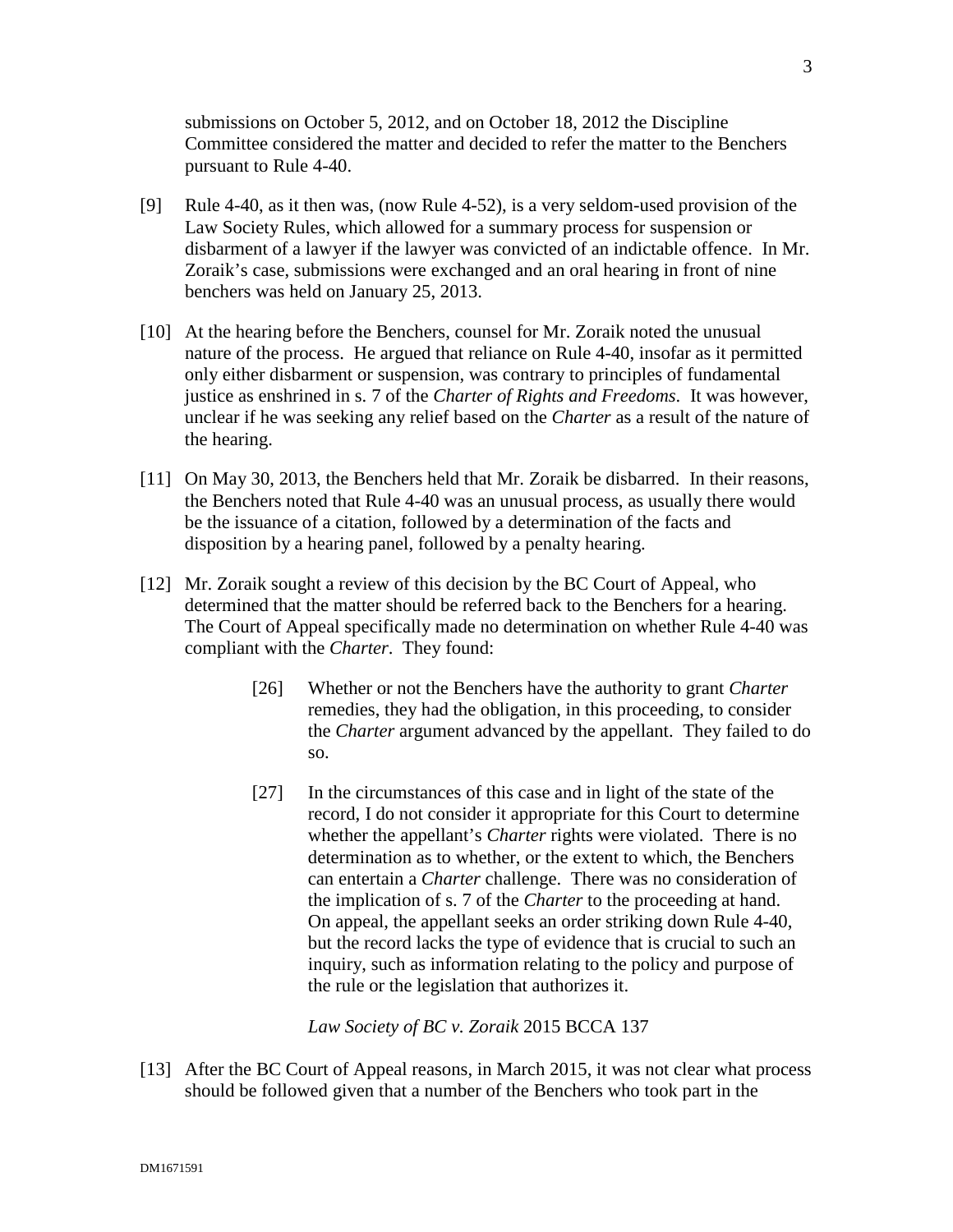original decision were no longer Benchers. Counsel for Mr. Zoraik and counsel for the Law Society were not in agreement as to the appropriate course of action in the circumstances. Over the next 14 to 16 months there was a series of communications between counsel for the Law Society and Mr. Zoraik where questions of the proper process were raised. In the circumstances, there is no need to look at this correspondence microscopically and determine who was responsible for which portions of this delay.

[14] Ultimately, on June 24, 2016, the Benchers determined to return the matter to the Discipline Committee to consider action pursuant to Rule 4-4. On September 29, 2016 the Discipline Committee met, considered the matter, and directed that a citation be issued. The hearing of the citation proceeded on July 27 and 28, 2017.

#### **ARGUMENT AT THE HEARING OF THE CITATION**

[15] At the hearing of this matter, counsel for Mr. Zoraik argued that the discipline proceedings against Mr. Zoraik should be stayed or alternatively, that the penalty should be reduced, as a result of excessive delay. As this is only the facts and determination stage of the proceedings, we did not hear, and will not address, any argument with respect to penalty.

### **TEST FOR DELAY**

- [16] Counsel for Mr. Zoraik submitted that this Panel, in assessing whether there has been inordinate delay, should be using the test set out in the recent Supreme Court of Canada decision of *R. v. Jordan*, 2016 SCC 27. In that case, the Supreme Court of Canada set out a new framework for determining whether a criminal case should be stayed on the basis of excessive delay. The Court clearly expressed that the framework is an s. 11(b) framework. The Court set presumptive ceilings beyond which delay is presumed to be unreasonable. These ceilings are 18 months for criminal trials in provincial courts and 30 months for criminal trials in superior courts. Significantly, the Court determined that the absence of prejudice could not be used to justify delays beyond the presumptive ceiling. Applying *Jordan* in the context of this hearing would mean that a delay beyond a certain threshold would be presumed to be excessive and warrant a stay of proceedings, notwithstanding the existence or lack of prejudice.
- [17] *Jordan* is a criminal law case. It is not a case decided pursuant to s. 7 of the *Charter*, nor is it an administrative law case. It is a case decided according to s. 11(b) of the *Charter*, which guarantees an individual charged with an offence a trial within a reasonable time. A careful reading of *Jordan* shows that it is concerned solely with the criminal justice system. It does not address at all the issue of administrative tribunals, or the longstanding law from the Supreme Court of Canada pertaining to the circumstances in which an administrative tribunal hearing should be stayed as a result of excessive delay. Significantly, the Supreme Court did not either overrule or comment upon the well-established test from *Blencoe v.*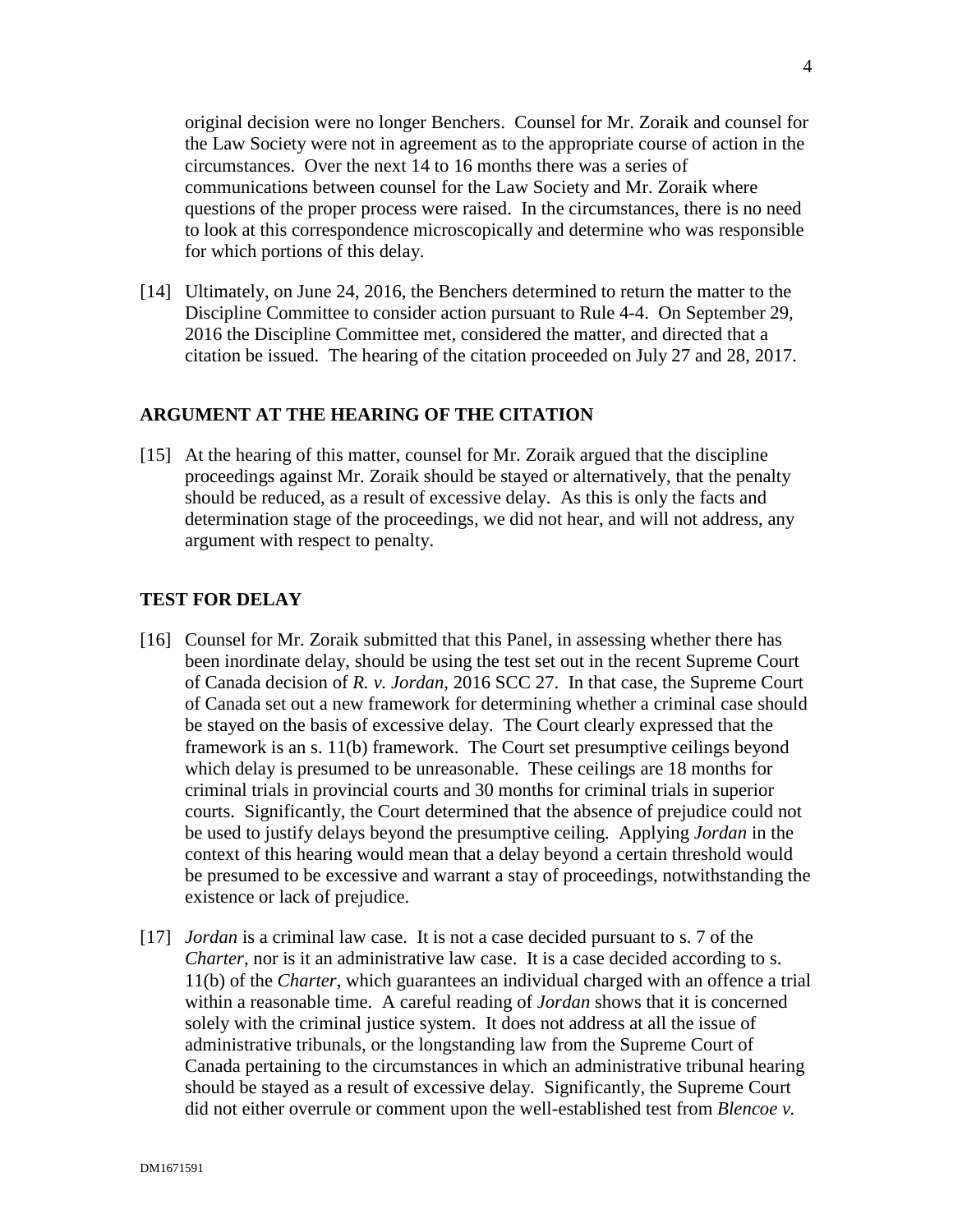*British Columbia (Human Rights Commission)*, [2000] 2 SCR 307. As the Supreme Court stated in *Blencoe*, at para. 88:

> The qualifier to this right [to be tried within a reasonable time] is that it applies to individuals who have been "charged with an offence". The s. 11(b) right therefore has no application in civil or administrative proceedings. This Court has often cautioned against the direct application of criminal justice standards in the administrative law area. We should not blur concepts which under our *Charter* are clearly distinct. The s. 11(b) guarantee of a right to an accused person to be tried within a reasonable time cannot be imported into s. 7. There is no analogous provision to s. 11(b) which applies to administrative proceedings, nor is there a constitutional right outside the criminal context to be "tried" within a reasonable time.

- [18] That is not to say that the comments of the SCC in *Jordan* are irrelevant to administrative tribunals. Administrative tribunals, like criminal courts, should be mindful to avoid unnecessary delay, or a "culture of complacency" in order to maintain public confidence in the administration of justice. However, *Jordan* has not changed the legal test for determining when an administrative hearing should be stayed on the basis of delay.
- [19] The test for delay in *Blencoe* requires the applicant seeking a stay of proceedings, in this case Mr. Zoraik, to establish that the delay constitutes an abuse of process such that the duty of fairness has been breached, or alternatively that the prejudice suffered as a result of the delay is significant. The onus is on the applicant to show an inordinate or unacceptable delay that has either impaired the ability of the applicant to make full answer and defence, or has caused significant prejudice in the form of duress and stigma. (*Christie v. Law Society of BC*, 2010 BCCA 195 at para. 23)

## **APPLICATION OF** *BLENCOE***: WAS THE DELAY EXCESSIVE?**

- [20] The first step in this analysis is to determine whether there has been an excessive delay. Mr. Zoraik asks that we consider the time from the beginning of the Law Society investigation (July 2009) until the conclusion of this hearing in July, 2017. It is not, however, that simplistic an exercise. Without engaging in the sort of "complicated micro-counting" that the SCC in *Jordan* seeks to avoid, it is still necessary to highlight some of the important facts of this case, in order to deal with the question of delay in context. They are:
	- (a) The Law Society investigative file was opened when the criminal charges were laid in July, 2009. Mr. Zoraik's counsel requested that the Law Society hold its investigation in abeyance pending the outcome of the criminal charges. This request was granted in July, 2009 on the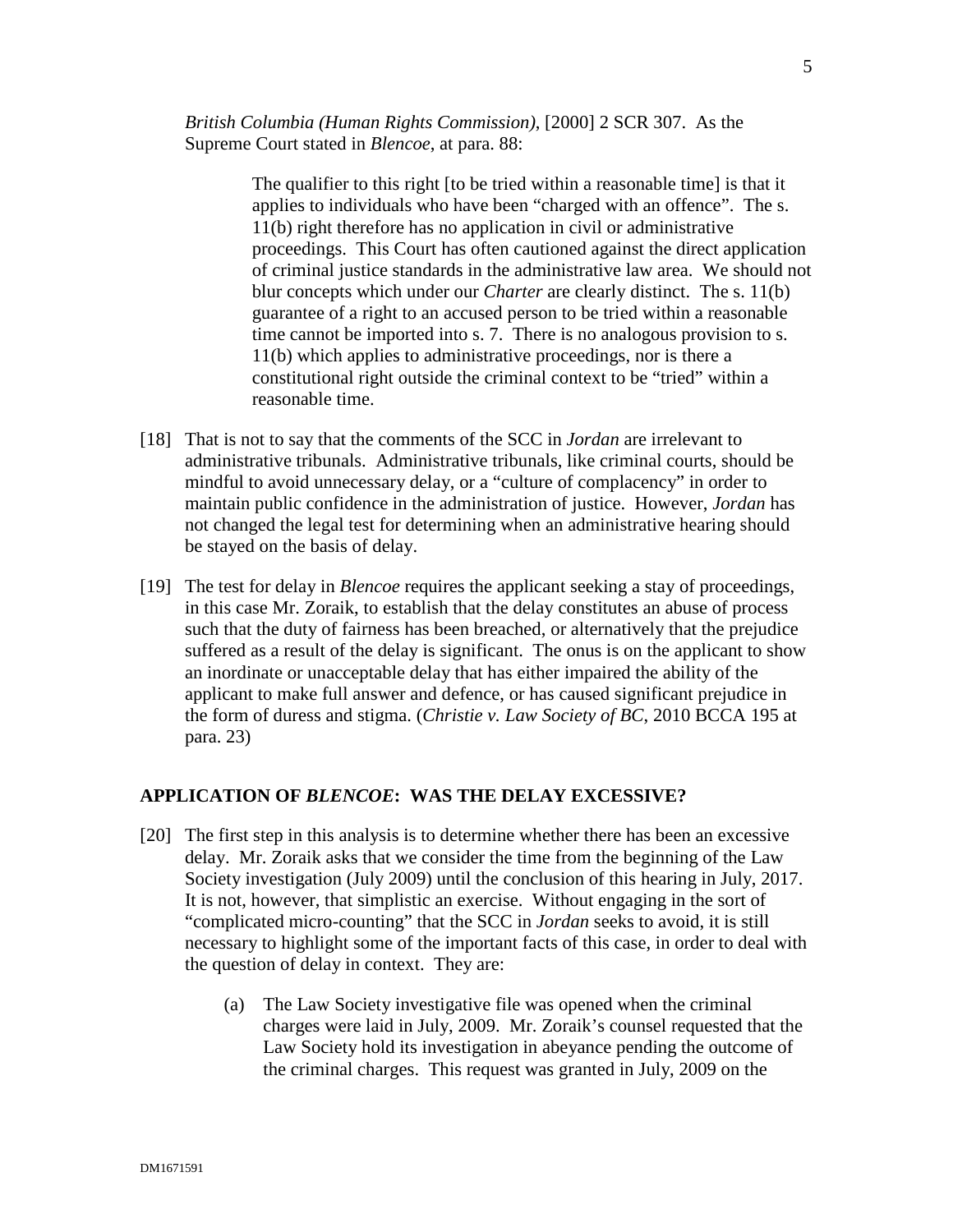undertaking of Mr. Zoraik not to raise any argument with respect to delay associated with the abeyance;

- (b) Mr. Zoraik was convicted in June, 2010, sentenced in November 2010 and immediately filed an appeal;
- (c) Mr. Zoraik's appeal was dismissed in June 2012;
- (d) After submissions from Mr. Zoraik the Discipline Committee referred the matter to the Benchers pursuant to Rule 4-40 in October, 2012;
- (e) Both parties made written submissions, and an oral hearing was held on January 25, 2013, and the Bencher decision disbarring Mr. Zoraik was issued in May, 2013;
- (f) Mr. Zoraik appealed to the BC Court of Appeal in June, 2013. The appeal was originally scheduled for October 2014. At the request of counsel for Mr. Zoraik the hearing was adjourned, and reset for February, 2015;
- (g) The BC Court of Appeal issued reasons in March 2015. Although the BC Court of Appeal allowed the appeal on the basis that the Benchers did not deal with Mr. Zoraik's *Charter* argument, the court did not strike down Rule 4-40 or preclude the Benchers from relying on that summary process;
- (h) From March 2015 to June 2016 both the Law Society and counsel for Mr. Zoraik engaged in correspondence and discussion concerning the appropriate way to deal with the BC Court of Appeal order returning the matter to the Benchers, given that three of the original decision makers were no longer Benchers. While this period was lengthy, given the unusual circumstances and given the fact that some of this time was waiting for submissions from counsel for Mr. Zoraik, it cannot be said that this constituted an inordinate delay;
- (i) In June 2016 the Benchers decided to remit this matter to the Discipline Committee to consider the issuance of a citation; and
- (j) In September 2016 a citation was issued, and the hearing took place in July 2017.
- [21] Counsel for Mr. Zoraik submits that the delay is excessive and that the Law Society should bear the consequences of pursuing a course of action (the Rule 4-40 process) that was, in his view, flawed from the outset. In our view, the amount of time that was expended by the pursuit of the Rule 4-40 process and the subsequent appeal should not be held against the Law Society. The Law Society pursued a process that was authorized by the Rules, and this process was not struck down by the BC Court of Appeal (although the BC Court of Appeal did find that the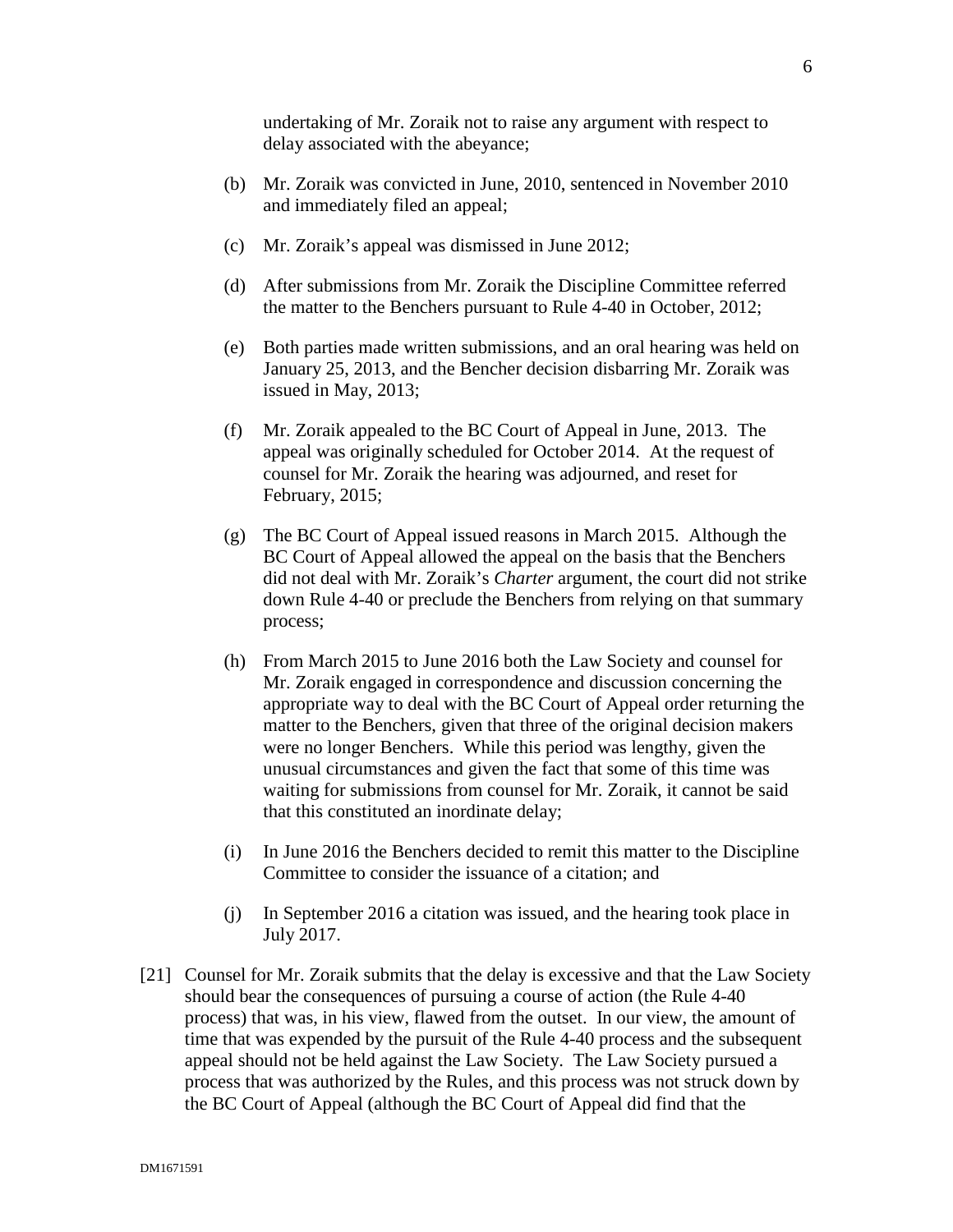Benchers should have considered the submissions on *Charter* relief). Although this prolonged the process, it does not create an unacceptable delay.

[22] With regard to the time this matter took from the conclusion of the BC Court of Appeal decision through to the hearing of the new citation, while we have avoided micro-counting and assigning blame, we have carefully looked at this time period to determine if it reaches the level of excessive in the circumstances. It is our view that the Law Society dealt with the matter appropriately from a time perspective. Periods of time lapsed while awaiting Mr. Zoraik's counsel to respond to communications from the Law Society. The Law Society granted appropriate accommodations to both requests for time and delayed responses from a busy senior practitioner. Some time was spent sorting through procedural new territory. Mr. Zoraik is critical of this and critical of the fact that his counsel was asked to respond to proposals regarding the procedural issues, but we do not accept that any of the requests made of him or input sought from him inappropriately caused delay. Importantly, there were no periods where the matter simply lapsed, no extended periods with no activity or where nothing was happening to move the case along. To borrow from *Jordan*, a culture of delay was not at play.

### **PREJUDICE**

- [23] In any event, Mr. Zoraik has not established any prejudice as a result of the delay. As set out above, the Supreme Court of Canada decision in *Jordan* does not change what the applicant needs to establish in order to seek a stay of administrative proceedings. Significant prejudice is still, pursuant to *Blencoe* and *Christie*, a required element.
- [24] There is very little direct evidence of prejudice in this case. Mr. Zoraik did not testify. There was a letter from his wife where she sets out the financial and emotional difficulties they have experienced. It was written shortly after his conviction on the criminal charges and so is not apt or persuasive evidence as to prejudice caused by the Law Society proceedings which were, until that time, held in abeyance at his request. In this case, we accept that Mr. Zoraik has not been able to practise his profession. We do not, however, accept that this is solely as a result of the impending Law Society matter. Mr. Zoraik was convicted of very serious matters, which are the antithesis of what society expects from members of the legal profession. As the trial judge stated "they are actions so contrary to his oath, to his professional responsibility, that they remain what they are: planned actions, actions that can only be described as despicable." (Reasons for Sentence, paragraph 14) The prejudice that is alleged is tied back to the conviction as opposed to these Law Society proceedings. Even if we were to accept that there was some prejudice that can be attributed to these Law Society proceedings (he alleges this is preventing his application for admission to the Law Society of Upper Canada), it falls far short of the type or magnitude of prejudice required to grant a stay of the proceedings.